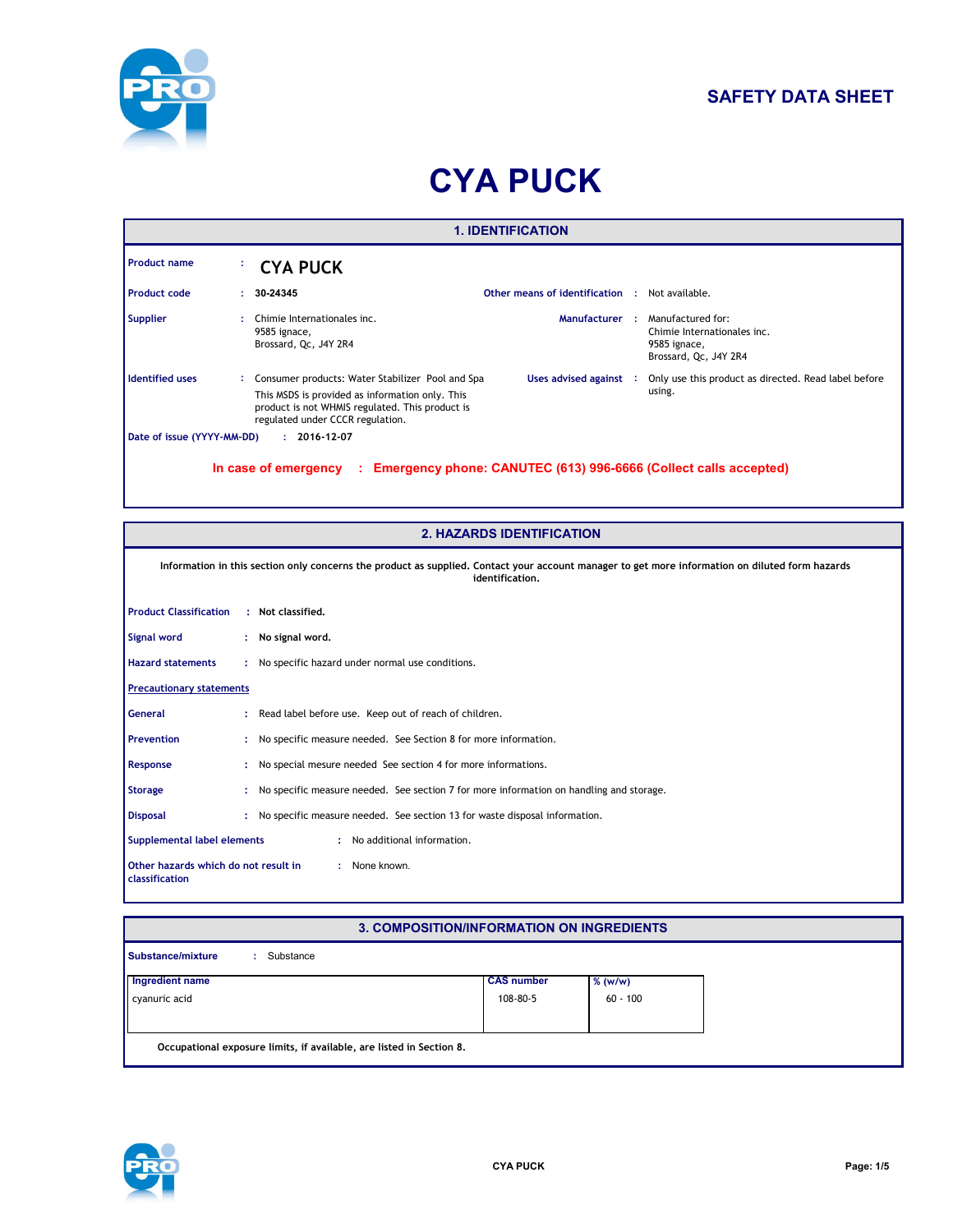#### **4. FIRST AID MEASURES**

| Description of required first aid measures |                                                                                                                                                                  |
|--------------------------------------------|------------------------------------------------------------------------------------------------------------------------------------------------------------------|
| Eye contact                                | In case of contact with eyes, flush with fresh water. Check for and remove any contact lenses. Continue rinsing. Get medical attention if<br>irritation persist. |
| <b>Skin contact</b>                        | In case of irritation, rinse with water. Get medical attention if irritation persist.                                                                            |
| Ingestion                                  | Rinse mouth with water. Do not induce vomiting unless directed to do so by medical personnel. Get medical attention if symptoms occur.                           |
| <b>Inhalation</b>                          | Move victim to fresh air and keep at rest in a position comfortable for breathing. Get medical attention if symptoms occur.                                      |
|                                            | Most important symptoms/effects, acute and delayed                                                                                                               |
| Eye contact                                | No specific symptoms under normal use conditions.                                                                                                                |
| <b>Skin contact</b>                        | No specific symptoms under normal use conditions.                                                                                                                |
| Ingestion                                  | No specific symptoms under normal use conditions.                                                                                                                |
| <b>Inhalation</b>                          | No specific symptoms under normal use conditions.                                                                                                                |
| Notes to physician                         | Treat symptomatically. Contact poison treatment specialist immediately if large quantities have been ingested or inhaled.                                        |
| See toxicological information (Section 11) |                                                                                                                                                                  |

|                                                    | <b>5. FIRE-FIGHTING MEASURES</b>                                                                                                                                                                |
|----------------------------------------------------|-------------------------------------------------------------------------------------------------------------------------------------------------------------------------------------------------|
| <b>Extinguishing media</b>                         |                                                                                                                                                                                                 |
| Suitable extinguishing media                       | Use an extinguishing agent suitable for the surrounding fire.                                                                                                                                   |
| Unsuitable extinguishing media                     | None known.                                                                                                                                                                                     |
| Specific hazards arising from the<br>chemical      | No specific fire or explosion hazard.                                                                                                                                                           |
| Hazardous thermal decomposition products           | Decomposition products may include the following materials:<br>carbon dioxide<br>carbon monoxide<br>nitrogen oxides                                                                             |
| Special fire-fighting procedures                   | Promptly isolate the scene by removing all persons from the vicinity of the incident if there is a fire. No action should be taken<br>involving any personal risk or without suitable training. |
| Special protective equipment for fire-<br>fighters | Fire-fighters should wear appropriate protective equipment and self-contained breathing apparatus (SCBA) with a<br>full face-piece operated in positive pressure mode.                          |
|                                                    |                                                                                                                                                                                                 |

### **6. ACCIDENTAL RELEASE MEASURES**

| <b>Personal precautions</b> | No action shall be taken involving any personal risk or without suitable training. Evacuate surrounding areas. Keep unnecessary and<br>unprotected personnel from entering. Do not touch or walk through spilled material. Initiate spill response procedures if required. |
|-----------------------------|----------------------------------------------------------------------------------------------------------------------------------------------------------------------------------------------------------------------------------------------------------------------------|
| <b>Personal protection</b>  | Put on appropriate personal protective equipment (see Section 8).                                                                                                                                                                                                          |
| <b>Cleaning method</b>      | Contain and collect spillage with non-combustible, absorbent material e.g. sand, earth, vermiculite or diatomaceous earth and place in<br>container for disposal according to local regulations (see Section 13). Use a water rinse for final clean-up.                    |

|                                | <b>7. HANDLING AND STORAGE</b>                                                                                                                                                                                                                                                                                                                                                                                   |
|--------------------------------|------------------------------------------------------------------------------------------------------------------------------------------------------------------------------------------------------------------------------------------------------------------------------------------------------------------------------------------------------------------------------------------------------------------|
| <b>Handling</b>                | Eating, drinking and smoking should be prohibited in areas where this material is handled, stored and processed. Workers should wash hands<br>and face before eating, drinking and smoking. Remove contaminated clothing and protective equipment before entering eating areas. See<br>Section 8 for additional information on hygiene measures.                                                                 |
| Storage and<br>Incompatibility | Store in accordance with local regulations. Keep container tightly closed and sealed until ready for use. Containers that have been opened<br>must be carefully resealed and kept upright to prevent leakage. Do not store in unlabeled containers. Use appropriate containment to avoid<br>environmental contamination. Keep out of reach of children. Store away from incompatible materials (see Section 10). |

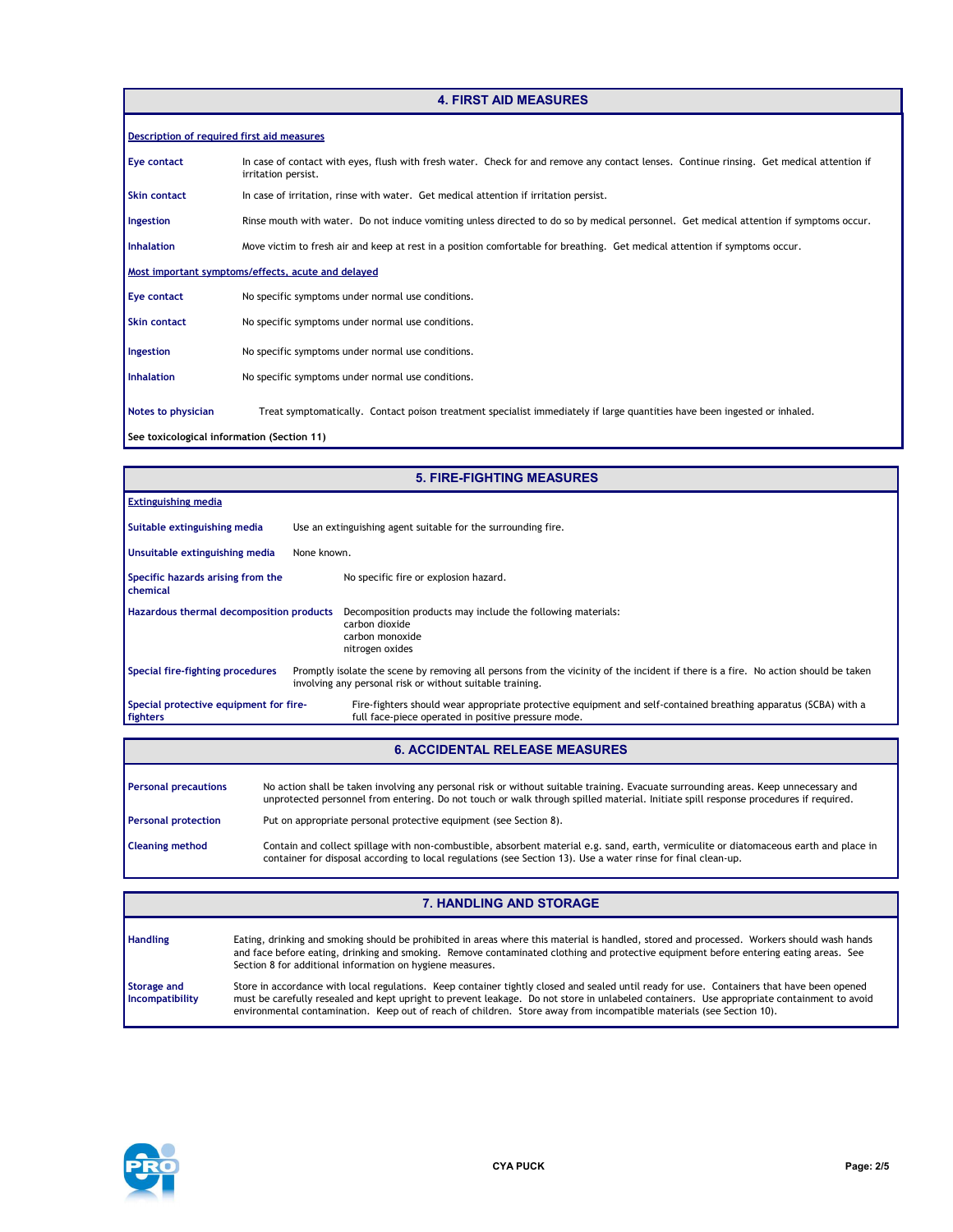#### **8. EXPOSURE CONTROLS/PERSONAL PROTECTION**

| Occupational exposure limits     |                 |                                                                                                                                             |  |
|----------------------------------|-----------------|---------------------------------------------------------------------------------------------------------------------------------------------|--|
| Ingredient name                  |                 | <b>Exposure limits</b>                                                                                                                      |  |
| cyanuric acid                    |                 | AIHA WEEL (United States, 10/2011).<br>TWA: 5 mg/m <sup>3</sup> 8 hours. Form: Respirable<br>TWA: 10 mg/m <sup>3</sup> 8 hours. Form: Total |  |
| Appropriate engineering controls | this product.   | Good general ventilation should be sufficient to control worker exposure to airborne contaminants that could arise from the use if          |  |
| Individual protection measures   |                 |                                                                                                                                             |  |
| <b>Eye/face protection</b>       | use conditions. | Continued or intense exposures might required to wear safety glasses. No specific protective equipment required under normal                |  |
| <b>Hands and Body protection</b> |                 | No specific protective equipment required under normal use conditions.                                                                      |  |
| <b>Respiratory protection</b>    |                 | It is suggested to wear dust-protection mask for prolonged or intense exposures.                                                            |  |

#### **9. PHYSICAL AND CHEMICAL PROPERTIES**

| <b>Physical state</b>                        | Solid. [Granular solid.] | pH                      | 4.5 [Conc. $(\% w/w)$ : 1%]      | <b>Flash point</b>      | [Product does not sustain]<br>combustion.] |
|----------------------------------------------|--------------------------|-------------------------|----------------------------------|-------------------------|--------------------------------------------|
| Color                                        | White.                   | <b>Relative density</b> | Not available.                   | <b>Melting point</b>    | Not available.                             |
| <b>Odor</b>                                  | Odorless.                | <b>Viscosity</b>        | Not available.                   | <b>Boiling point</b>    | Not available.                             |
| <b>Odor threshold</b>                        | Not available.           | Vapor pressure          | Not available.                   | Fire point              | Not available.                             |
| Solubility in water                          | Not available.           | Vapor density           | Not available.                   | <b>Evaporation rate</b> | Not available.                             |
| <b>Decomposition temperature</b>             | Not available.           |                         | <b>Auto-ignition temperature</b> | Not available.<br>÷.    |                                            |
| Partition coefficient: n-octanol/<br>water   | Not available.<br>÷      |                         | Flammability (solid, gas)        | Not available.<br>÷.    |                                            |
| Lower and upper explosive (flammable) limits |                          | Not available.          |                                  |                         |                                            |

#### **10. STABILITY AND REACTIVITY**

|                   | No specific test data related to reactivity available for this product or its ingredients.           |  |  |  |  |
|-------------------|------------------------------------------------------------------------------------------------------|--|--|--|--|
|                   | The product is stable.                                                                               |  |  |  |  |
| No specific data. |                                                                                                      |  |  |  |  |
| No specific data. |                                                                                                      |  |  |  |  |
|                   | Under normal conditions of storage and use, hazardous reactions will not occur.                      |  |  |  |  |
|                   | Under normal conditions of storage and use, hazardous decomposition products should not be produced. |  |  |  |  |
|                   | <b>Possibility of hazardous reactions</b><br>Hazardous decomposition products                        |  |  |  |  |

# **11. TOXICOLOGICAL INFORMATION**

| <b>Route of exposure</b>       | Not available.                                                                             |                                                   |                                                   |                                                                      |                 |  |
|--------------------------------|--------------------------------------------------------------------------------------------|---------------------------------------------------|---------------------------------------------------|----------------------------------------------------------------------|-----------------|--|
| <b>Eye contact</b>             | <b>Potential acute health effects</b><br>No known significant effects or critical hazards. |                                                   |                                                   | <b>Symptoms</b><br>No specific symptoms under normal use conditions. |                 |  |
| <b>Skin contact</b>            |                                                                                            | No known significant effects or critical hazards. |                                                   | No specific symptoms under normal use conditions.                    |                 |  |
| Ingestion                      | No known significant effects or critical hazards.                                          |                                                   | No specific symptoms under normal use conditions. |                                                                      |                 |  |
| Inhalation                     | No known significant effects or critical hazards.                                          |                                                   |                                                   | No specific symptoms under normal use conditions.                    |                 |  |
| <b>Toxicity data</b>           |                                                                                            |                                                   |                                                   |                                                                      |                 |  |
| <b>Product/ingredient name</b> |                                                                                            | <b>Result</b>                                     | <b>Species</b>                                    | <b>Dose</b>                                                          | <b>Exposure</b> |  |

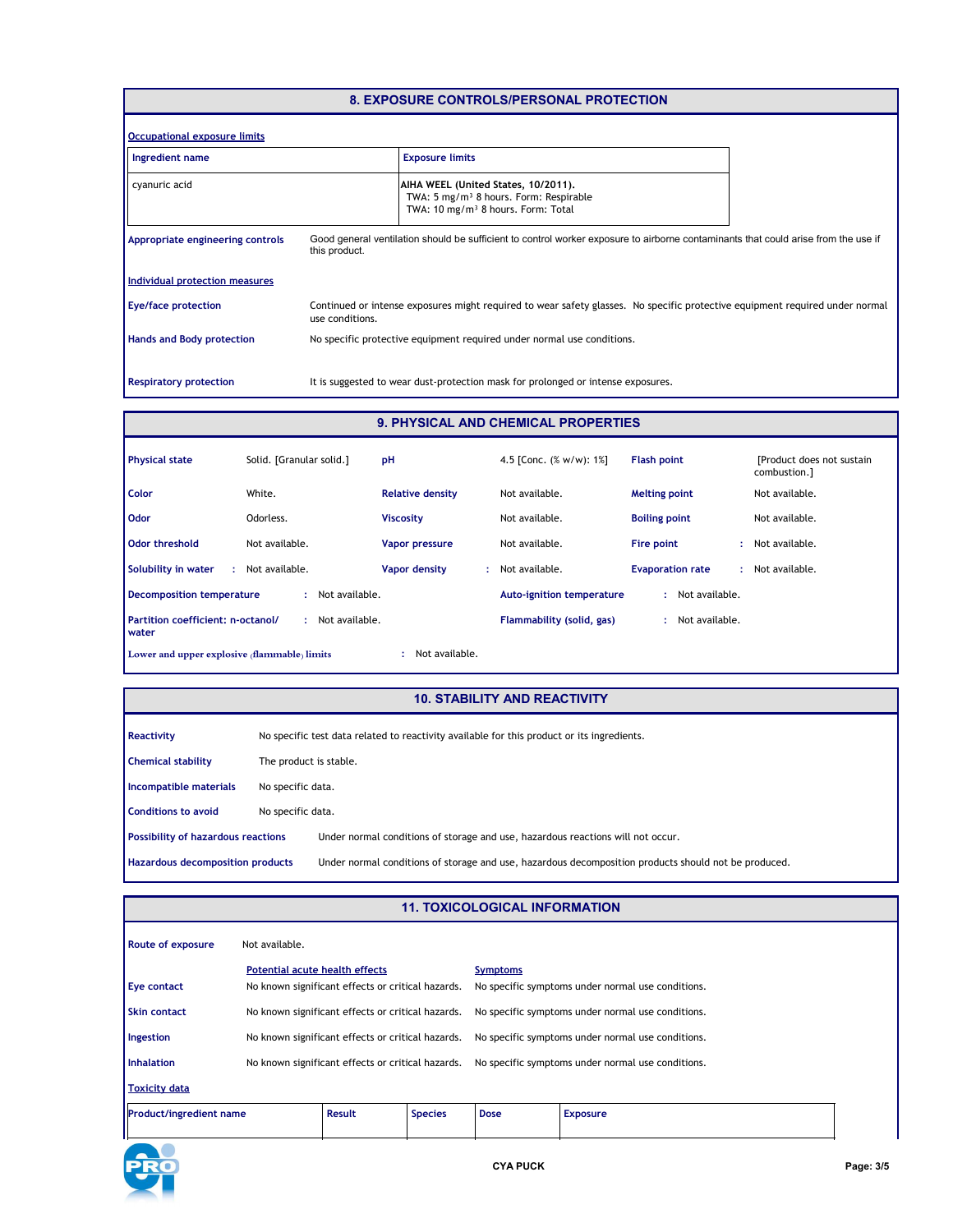| cyanuric acid                        |                                                   | LD50 Dermal<br>LD50 Oral                          | Rabbit<br>Rat | >5000 mg/kg<br>7700 mg/kg |  |  |
|--------------------------------------|---------------------------------------------------|---------------------------------------------------|---------------|---------------------------|--|--|
| Information on toxicological effects |                                                   |                                                   |               |                           |  |  |
| <b>Mutagenicity</b>                  |                                                   | No known significant effects or critical hazards. |               |                           |  |  |
| <b>Teratogenicity</b>                |                                                   | No known significant effects or critical hazards. |               |                           |  |  |
| <b>Developmental effects</b>         |                                                   | No known significant effects or critical hazards. |               |                           |  |  |
| <b>Fertility effects</b>             | No known significant effects or critical hazards. |                                                   |               |                           |  |  |
| <b>Sensitization</b>                 | Not available.                                    |                                                   |               |                           |  |  |
| <b>Carcinogenicity</b>               |                                                   | No known significant effects or critical hazards. |               |                           |  |  |
|                                      |                                                   |                                                   |               |                           |  |  |

## **12. ECOLOGICAL INFORMATION**

| <b>Ecotoxicity data</b>                 |                                                                |                                      |                 |
|-----------------------------------------|----------------------------------------------------------------|--------------------------------------|-----------------|
| Product/ingredient name                 | Result                                                         | <b>Species</b>                       | <b>Exposure</b> |
| cyanuric acid                           | Acute EC50 620 mg/l                                            | Algae - Selenastrum<br>capricornutum | 72 hours        |
|                                         | Acute EC50 >1000 ppm Fresh water                               | Daphnia - Daphnia magna              | 48 hours        |
|                                         | Acute LC50 >100 mg/l                                           | Fish - Oryzias latipes               | 96 hours        |
|                                         | Acute LC50 0.62 ppm Fresh water                                | Fish - Lepomis macrochirus           | 96 hours        |
| <b>Persistence and</b><br>degradability | : Unknown Bioaccumulative potential : Unknown Mobility in soil | : Unknown Other adverse effects      | : Unknown       |

#### **13. DISPOSAL CONSIDERATIONS**

 $\Box$ 

**Disposal methods** Dispose content and container in accordance with local, regional and national regulation in force.

|                                  |                |                                                                      | <b>14. TRANSPORT INFORMATION</b>                   |               |                    |
|----------------------------------|----------------|----------------------------------------------------------------------|----------------------------------------------------|---------------|--------------------|
|                                  | UN number      | UN proper shipping name                                              | <b>Transport hazard class</b><br>(e <sub>s</sub> ) | Packing group | <b>TDG Placard</b> |
| <b>TDG Classification</b>        | Not regulated. | ٠                                                                    | $\overline{\phantom{a}}$                           |               |                    |
|                                  |                |                                                                      |                                                    |               |                    |
| <b>Additional</b><br>information |                | See shipping documents for specific information on DOT, IMDG or IATA |                                                    |               |                    |

#### **15. REGULATORY INFORMATION**

| <b>Canadian lists</b>                                          |                                        |
|----------------------------------------------------------------|----------------------------------------|
| <b>Canadian NPRI</b>                                           | None of the components are listed.     |
| <b>CEPA Toxic substances</b>                                   | None of the components are listed.     |
| <b>Canada inventory</b>                                        | All components are listed or exempted. |
| <b>International lists</b>                                     |                                        |
| <b>United States</b><br>All components are listed or exempted. |                                        |

| <b>16. OTHER INFORMATION</b>                                          |                            |   |
|-----------------------------------------------------------------------|----------------------------|---|
| Hazardous Material Information System (U.S.A.)                        | <b>Health Hazard</b>       |   |
|                                                                       | <b>Fire Hazard</b>         | 0 |
|                                                                       | <b>Reactivity</b>          | 0 |
|                                                                       | <b>Personal Protection</b> | в |
| Date of issue/Date of revision (YYYY-MM-<br>$: 2016 - 12 - 07$<br>DD) |                            |   |
| <b>Prepared by</b><br><b>Regulatory Affairs Department</b><br>÷       |                            |   |
|                                                                       |                            |   |